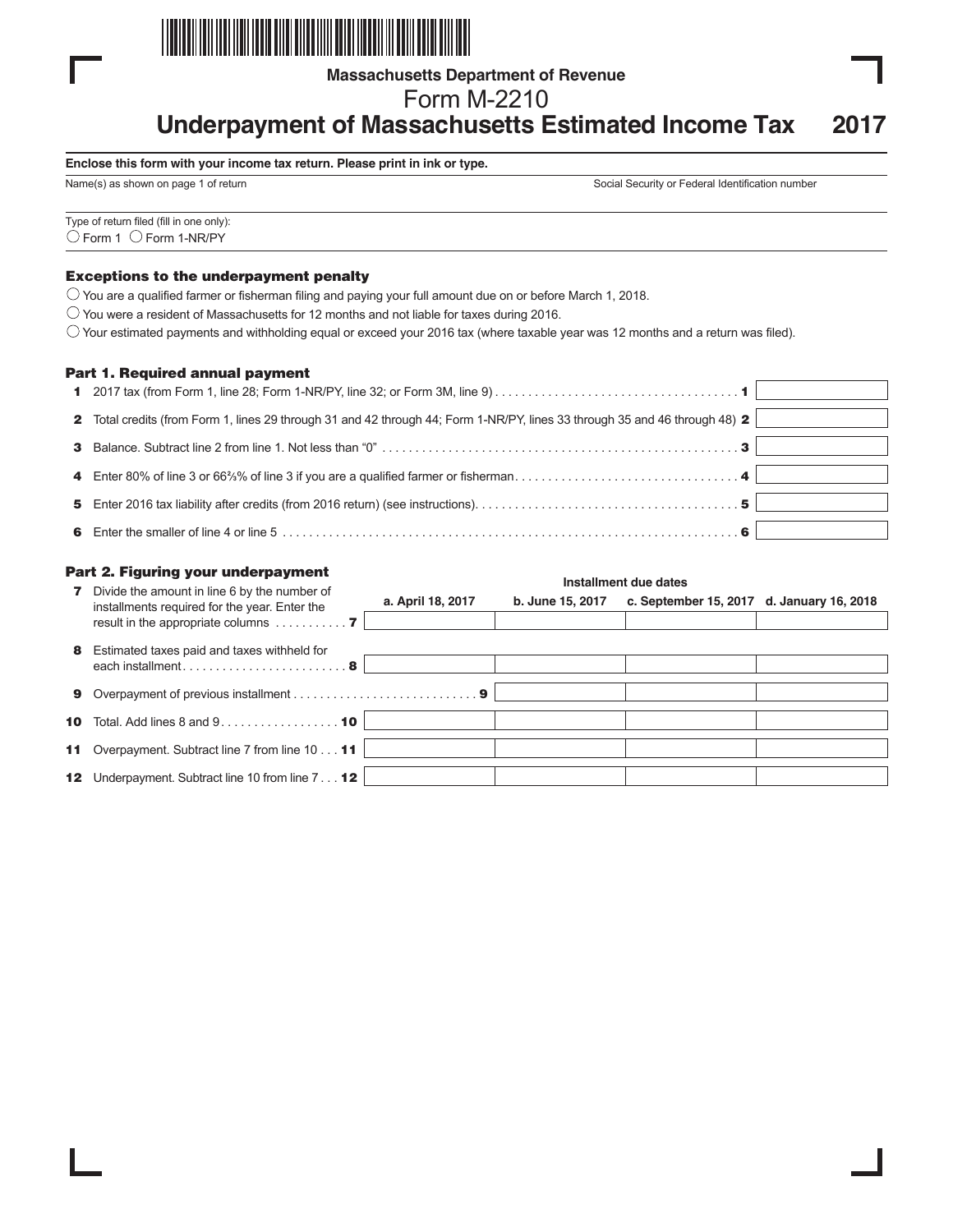

**FORM M-2210, PAGE 2**

I

Name(s) as shown on page 1 of return Social Security or Federal Identification number

## Part 3. Figuring your underpayment penalty

| 13 <sup>1</sup> | Enter the date you paid the amount in line 12<br>or the 15th day of the 4th month after the close                   |  |  |    |  |
|-----------------|---------------------------------------------------------------------------------------------------------------------|--|--|----|--|
|                 | of the taxable year, whichever is earlier $\dots$ 13                                                                |  |  |    |  |
|                 | <b>14</b> Number of days from the due date of installment                                                           |  |  |    |  |
|                 | to the date shown in line $13, \ldots, \ldots, \ldots, 14$                                                          |  |  |    |  |
| 15 <sub>1</sub> | Number of days in line 14 after 4/18/17 and                                                                         |  |  |    |  |
|                 | 16 Number of days in line 14 after 6/30/17 and                                                                      |  |  |    |  |
| 17 <sub>1</sub> | Number of days in line 14 after 9/30/17 and                                                                         |  |  |    |  |
|                 |                                                                                                                     |  |  |    |  |
| 18              | Number of days in line 14 after 12/31/17 and                                                                        |  |  |    |  |
|                 |                                                                                                                     |  |  |    |  |
| 19              | Underpayment in line $12 \times$ (number of days in                                                                 |  |  |    |  |
|                 |                                                                                                                     |  |  |    |  |
| 20              | Underpayment in line $12 \times$ (number of days in                                                                 |  |  |    |  |
|                 |                                                                                                                     |  |  |    |  |
| 21              | Underpayment in line $12 \times$ (number of days in                                                                 |  |  |    |  |
|                 | line $17 \div 365 \times 5\% \dots \dots \dots \dots \dots \dots \dots \cdot 21$                                    |  |  |    |  |
| 22              | Underpayment in line $12 \times$ (number of days in                                                                 |  |  |    |  |
|                 |                                                                                                                     |  |  |    |  |
| 23              | Penalty. Add all amounts shown in lines 19 through 22. Enter this amount on Form 1, line 49; Form 1-NR/PY, line 53; |  |  |    |  |
|                 |                                                                                                                     |  |  | 23 |  |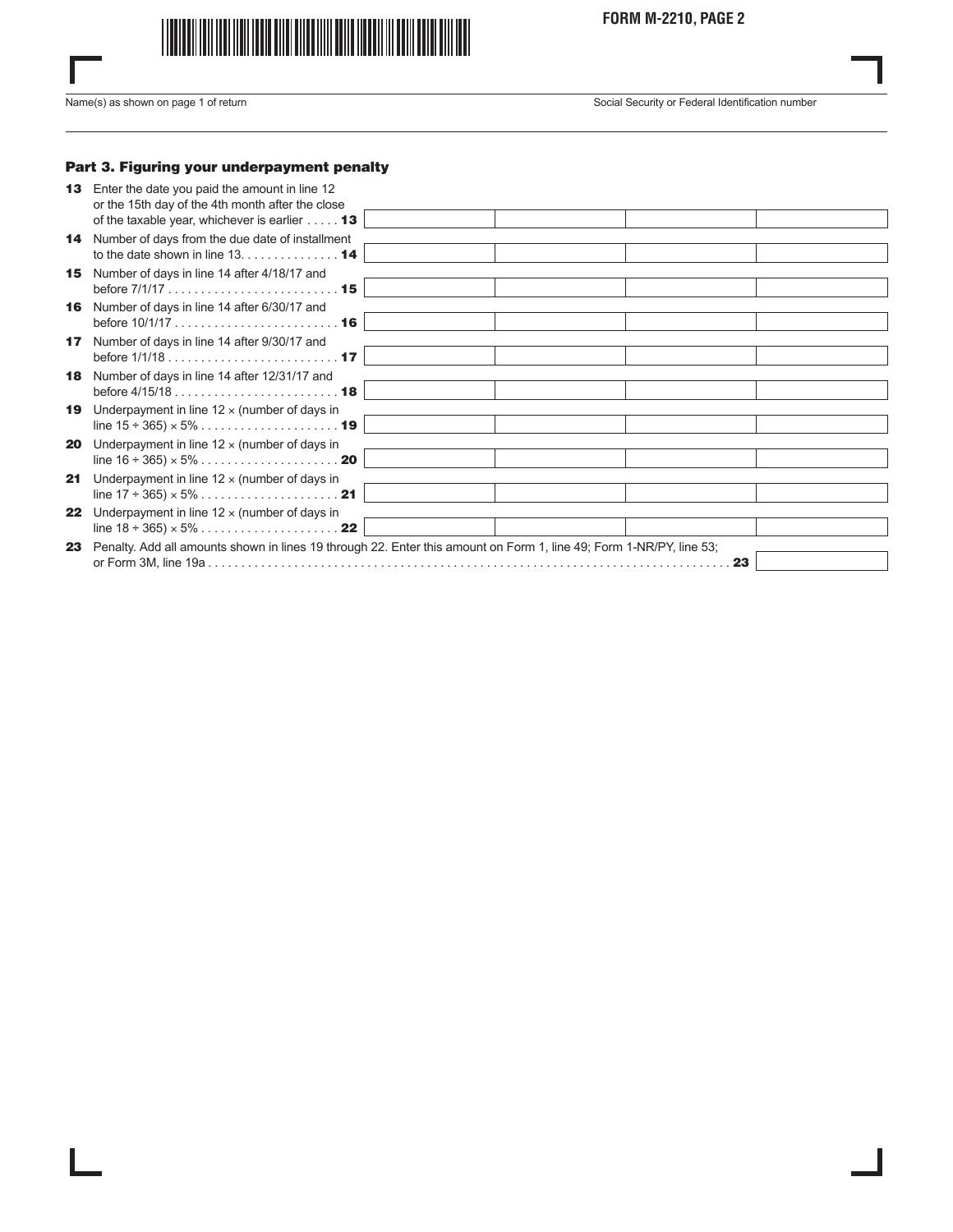

I

Name(s) as shown on page 1 of return Social Security or Federal Identification number

## Part 4. Annualized income installment method

|    | ▶<br>Taxable 5.1% income each period (including                                                  | Jan. 1-March 31 | Jan. 1-May 31 | Jan. 1-August 31 | Jan. 1-December 31 |
|----|--------------------------------------------------------------------------------------------------|-----------------|---------------|------------------|--------------------|
|    | long-term capital gain income taxed at 5.1%)1                                                    |                 |               |                  |                    |
|    |                                                                                                  | $\overline{4}$  | 2.4           | 1.5              | 1                  |
| З. | Multiply line 1 by line $2, \ldots, \ldots, \ldots, \ldots, \mathbf{3}$                          |                 |               |                  |                    |
| 4  | Tax on amount in line 3. Multiply line 3 by .051 4                                               |                 |               |                  |                    |
| 5. | Taxable 12% income each period 5                                                                 |                 |               |                  |                    |
| 6. |                                                                                                  | $\overline{4}$  | 2.4           | 1.5              | 1                  |
| 7. | Multiply line 5 by line 6. 7                                                                     |                 |               |                  |                    |
| 8  | Tax on amount in line 7. Multiply line 7 by .12 8                                                |                 |               |                  |                    |
| 9  | Total tax. Add lines 4 and 8 9                                                                   |                 |               |                  |                    |
| 10 |                                                                                                  |                 |               |                  |                    |
| 11 | Total tax after credits. Subtract line 10 from                                                   |                 |               |                  |                    |
|    | 12 Applicable percentage 12                                                                      | 20%             | 40%           | 60%              | 80%                |
|    | 13 Multiply line 11 by line 12. 13                                                               |                 |               |                  |                    |
| 14 | Enter the combined amounts of line 20 from                                                       |                 |               |                  |                    |
|    |                                                                                                  |                 |               |                  |                    |
|    | 15 Subtract line 14 from line 13. If less than "0"                                               |                 |               |                  |                    |
|    | 16 Divide line 6 of Form M-2210 by 4 and enter                                                   |                 |               |                  |                    |
|    | result in each column  16                                                                        |                 |               |                  |                    |
|    | <b>17</b> Enter the amount from line 19 of this worksheet for the preceding                      |                 |               |                  |                    |
|    |                                                                                                  |                 |               |                  |                    |
|    |                                                                                                  |                 |               |                  |                    |
|    | 19 If line 18 is more than line 15, subtract line 15<br>from line 18. Otherwise enter " $0$ " 19 |                 |               |                  |                    |
|    |                                                                                                  |                 |               |                  |                    |
| 20 | Enter the smaller of line 15 or line 18 here                                                     |                 |               |                  |                    |